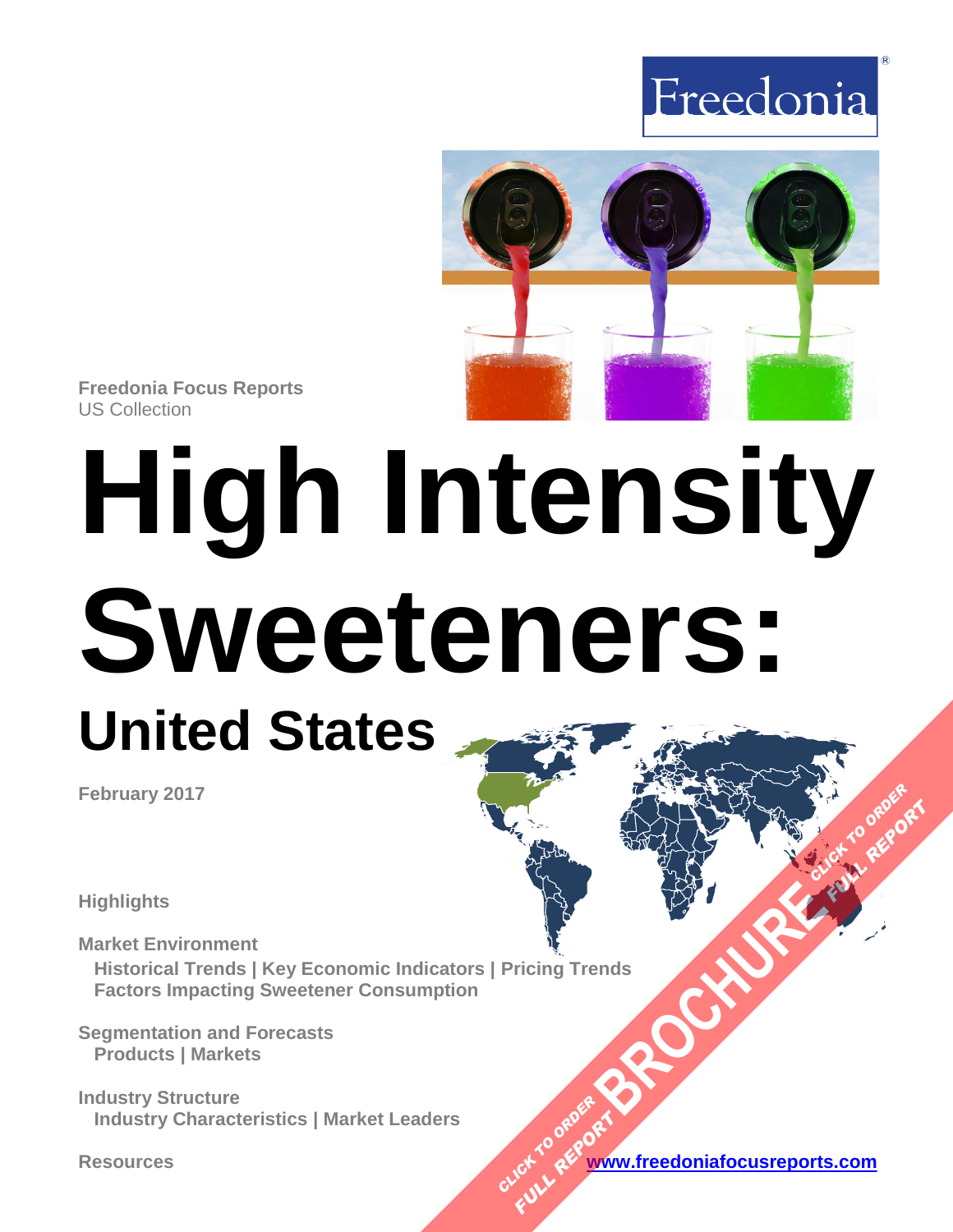# **TABLE OF CONTENTS**

| 1. Highlights                                  | 3                       |
|------------------------------------------------|-------------------------|
| 2. Market Environment                          | 4                       |
| <b>Historical Trends</b>                       | $\overline{\mathbf{4}}$ |
| Key Economic Indicators                        | 5                       |
| <b>Pricing Trends</b>                          | 6                       |
| <b>Factors Impacting Sweetener Consumption</b> | $\overline{7}$          |
| 3. Segmentation & Forecasts                    | 8                       |
| Products                                       | 8                       |
| Aspartame                                      | 11                      |
| Sucralose                                      | 12                      |
| Saccharin                                      | 14                      |
| <b>Other Products</b>                          | 15                      |
| Markets                                        | 19                      |
| <b>Beverages</b>                               | 20                      |
| Food                                           | 20                      |
| <b>Other Markets</b>                           | 21                      |
| 4. Industry Structure                          | 22                      |
| <b>Industry Characteristics</b>                | 22                      |
| <b>Market Leaders</b>                          | 23                      |
| <b>Aspartame Suppliers</b>                     | 23                      |
| <b>Sucralose Suppliers</b>                     | 25                      |
| Saccharin Suppliers                            | 27                      |
| <b>Acesulfame Potassium Suppliers</b>          | 29                      |
| <b>Neotame Suppliers</b>                       | 30                      |
| 5. About This Report                           | 31                      |
| Scope & Method                                 | 31                      |
| Sources                                        | 32                      |
| <b>Industry Codes</b>                          | 32                      |
| Resources                                      | 33                      |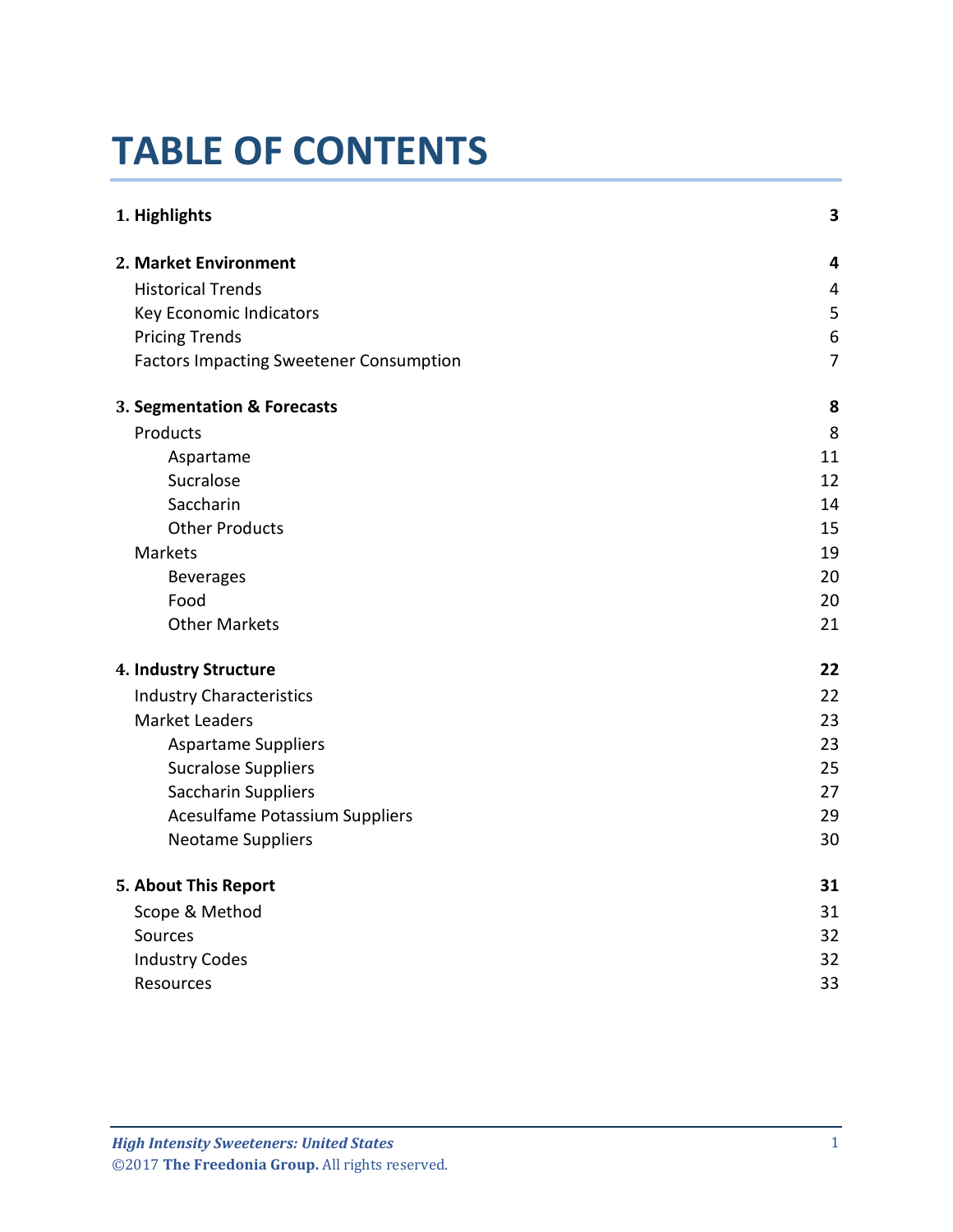# **LIST OF TABLES & FIGURES**

| Figure 1   Key Trends & Outlook for the US High Intensity Sweetener Market         | 3                       |
|------------------------------------------------------------------------------------|-------------------------|
| Figure 2   US High Intensity Sweetener Demand Trends, 2005-2015                    | $\overline{\mathbf{4}}$ |
| Table 1   Key Indicators for US High Intensity Sweetener Demand; 2005, 2010, 2015, |                         |
| 2020                                                                               | 5                       |
| Table 2   US Average Price for High Intensity Sweeteners by Product; 2005, 2010,   |                         |
| 2015, 2020 (US\$/lb)                                                               | 6                       |
| Figure 3   US High Intensity Sweetener Demand by Product; 2005, 2010, 2015, 2020   |                         |
| $(US$)$ mil)                                                                       | 8                       |
| Table 3   US High Intensity Sweetener Demand by Product; 2005, 2010, 2015, 2020    |                         |
| (US\$ mil)                                                                         | 8                       |
| Figure 4   US High Intensity Sweetener Demand by Product; 2005, 2010, 2015, 2020   |                         |
| ('000 lbs)                                                                         | 9                       |
| Table 4   US High Intensity Sweetener Demand by Product; 2005, 2010, 2015, 2020    |                         |
| ('000 lbs)                                                                         | 9                       |
| Figure 5   US High Intensity Sweetener Demand by Product Value Share; 2005, 2010,  |                         |
| 2015, 2020 (% of US\$ mil)                                                         | 10                      |
| Figure 6   US High Intensity Sweetener Demand by Prdt Volume Share; 2005, 2010,    |                         |
|                                                                                    | 11                      |
| 2015, 2020 (% of '000 lbs)                                                         |                         |
| Table 5   Aspartame: Advantages & Disadvantages                                    | 12                      |
| Table 6   Sucralose: Advantages & Disadvantages                                    | 13                      |
| Table 7   Saccharin: Advantages & Disadvantages                                    | 15                      |
| Figure 7   US High Intensity Sweetener Demand by Market; 2005, 2010, 2015, 2020    |                         |
| $(US$)$ mil)                                                                       | 19                      |
| Table 8   US High Intensity Sweetener Demand by Market; 2005, 2010, 2015, 2020     |                         |
| $(US$)$ mil)                                                                       | 19                      |
| Figure 8   US High Intensity Sweetener Demand by Market Share; 2005, 2010, 2015,   |                         |
| 2020 (%)                                                                           | 21                      |
| Table 9   Selected Participants in the US Aspartame Market                         | 23                      |
| Table 10   Selected Participants in the US Sucralose Market                        | 25                      |
| Table 11   Selected Participants in the US Saccharin Market                        | 27                      |
| Table 12   Selected Participants in the US Ace-K Market                            | 29                      |
| Table 13   Selected Participants in the US Neotame Market                          | 30                      |
| Table 14   Industry Codes Related to High Intensity Sweetener                      | 32                      |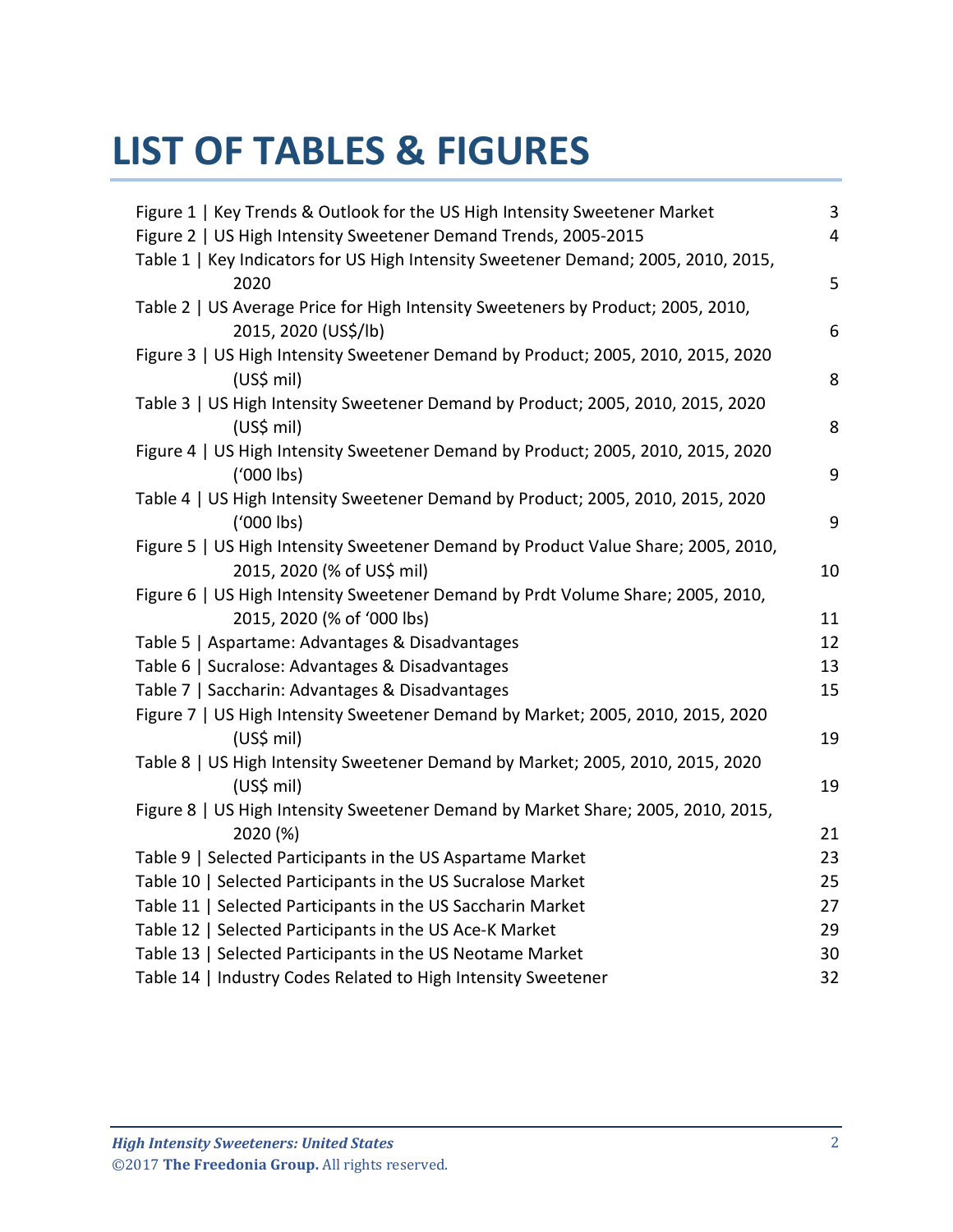# <span id="page-3-0"></span>**ABOUT THIS REPORT**

## <span id="page-3-1"></span>**Scope & Method**

This report forecasts US high intensity sweetener demand in US dollars at the manufacturers' level and pounds to 2020. Total demand in value and volume terms is segmented by product in terms of:

- aspartame
- sucralose
- saccharin
- other products such as acesulfame potassium and neotame.

For the purposes of this report, the term "alternative sweeteners" describes sweetener products used as alternatives to sugar or the major corn sweeteners (high fructose corn syrup, glucose, and dextrose). Incidental use of products in non sweetener uses, such as sorbitol used as a plastics additive, is excluded.

Total demand in value terms is also segmented by market as follows:

- beverages
- food
- other markets such as personal care products and pharmaceuticals.

To illustrate historical trends, total demand in both value and volume terms is provided in annual series from 2005 to 2015; the various segments are reported at five-year intervals for 2005, 2010, and 2015.

This report quantifies trends in various measures of growth and volatility. Growth (or decline) expressed as an average annual growth rate (AAGR) is the least squares growth rate, which takes into account all available datapoints over a period. The volatility of datapoints around a least squares growth trend over time is expressed via the coefficient of determination, or  $r^2$ . The most stable data series relative to the trend carries an  $r^2$  value of 1.0; the most volatile – 0.0. Growth calculated as a compound annual growth rate (CAGR) employs, by definition, only the first and last datapoints over a period. The CAGR is used to describe forecast growth, defined as the expected trend beginning in the base year and ending in the forecast year. Readers are encouraged to consider historical volatility when assessing particular annual values along the forecast trend, including in the forecast year.

Key macroeconomic indicators are also provided with quantified trends. Other various topics are covered in this report. A full outline of report items by page is available in the Table of Contents.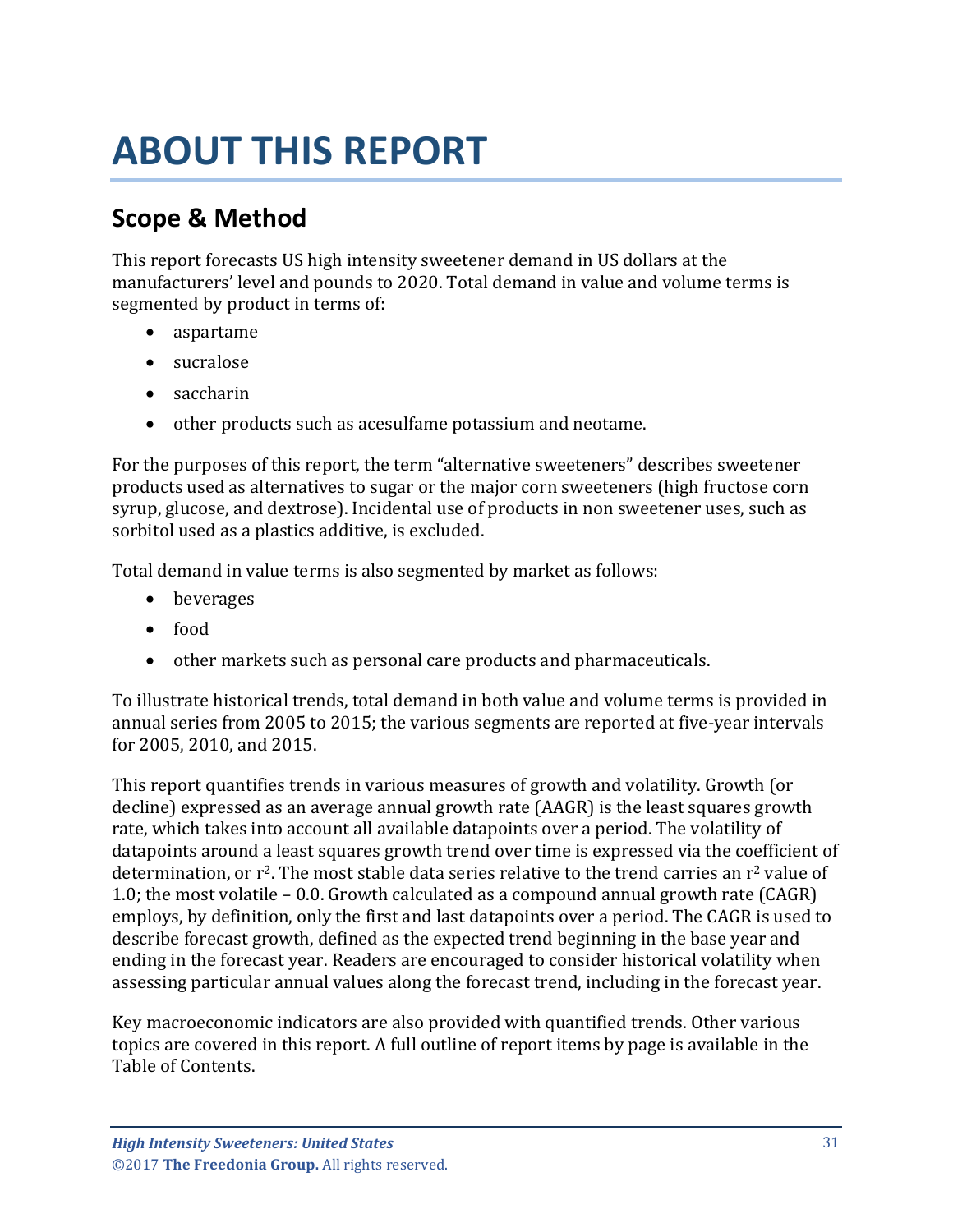## <span id="page-4-0"></span>**Sources**

*High Intensity Sweeteners: United States* (FF35107) is based on *[Alternative Sweeteners](http://www.freedoniagroup.com/DocumentDetails.aspx?ReferrerId=FL-FOCUS&studyid=3491)  [Market in the US,](http://www.freedoniagroup.com/DocumentDetails.aspx?ReferrerId=FL-FOCUS&studyid=3491)* a comprehensive industry study published by The Freedonia Group. Reported findings represent the synthesis and analysis of data from various primary, secondary, macroeconomic, and demographic sources including:

- firms participating in the industry, and their suppliers and customers
- government/public agencies
- national, regional, and international non-governmental organizations
- trade associations and their publications
- the business and trade press
- indicator forecasts by The Freedonia Group
- the findings of other reports and studies by The Freedonia Group.

Specific sources and additional resources are listed in the Resources section of this publication for reference and to facilitate further research.

## <span id="page-4-1"></span>**Industry Codes**

<span id="page-4-2"></span>

| Table 14   Industry Codes Related to High Intensity Sweetener |                                                                        |                                |                                     |  |
|---------------------------------------------------------------|------------------------------------------------------------------------|--------------------------------|-------------------------------------|--|
| <b>NAICS/SCIAN 2007</b>                                       |                                                                        | <b>SIC</b>                     |                                     |  |
| <b>North American Industry Classification System</b>          |                                                                        | <b>Standard Industry Codes</b> |                                     |  |
| 311221                                                        | Wet Corn Milling                                                       | 2046                           | Wet Corn Milling                    |  |
| 325199                                                        | All Other Basic Organic Chemical Mfg                                   | 2819                           | Industrial Inorganic Chemicals, NEC |  |
| 325998                                                        | All Other Miscellaneous Chemical Product and<br><b>Preparation Mfg</b> | 2869                           | Industrial Organic Chemicals, NEC   |  |

Source: US Census Bureau

# **Copyright & Licensing**

The full report is protected by copyright laws of the United States of America and international treaties. The entire contents of the publication are copyrighted by The Freedonia Group.